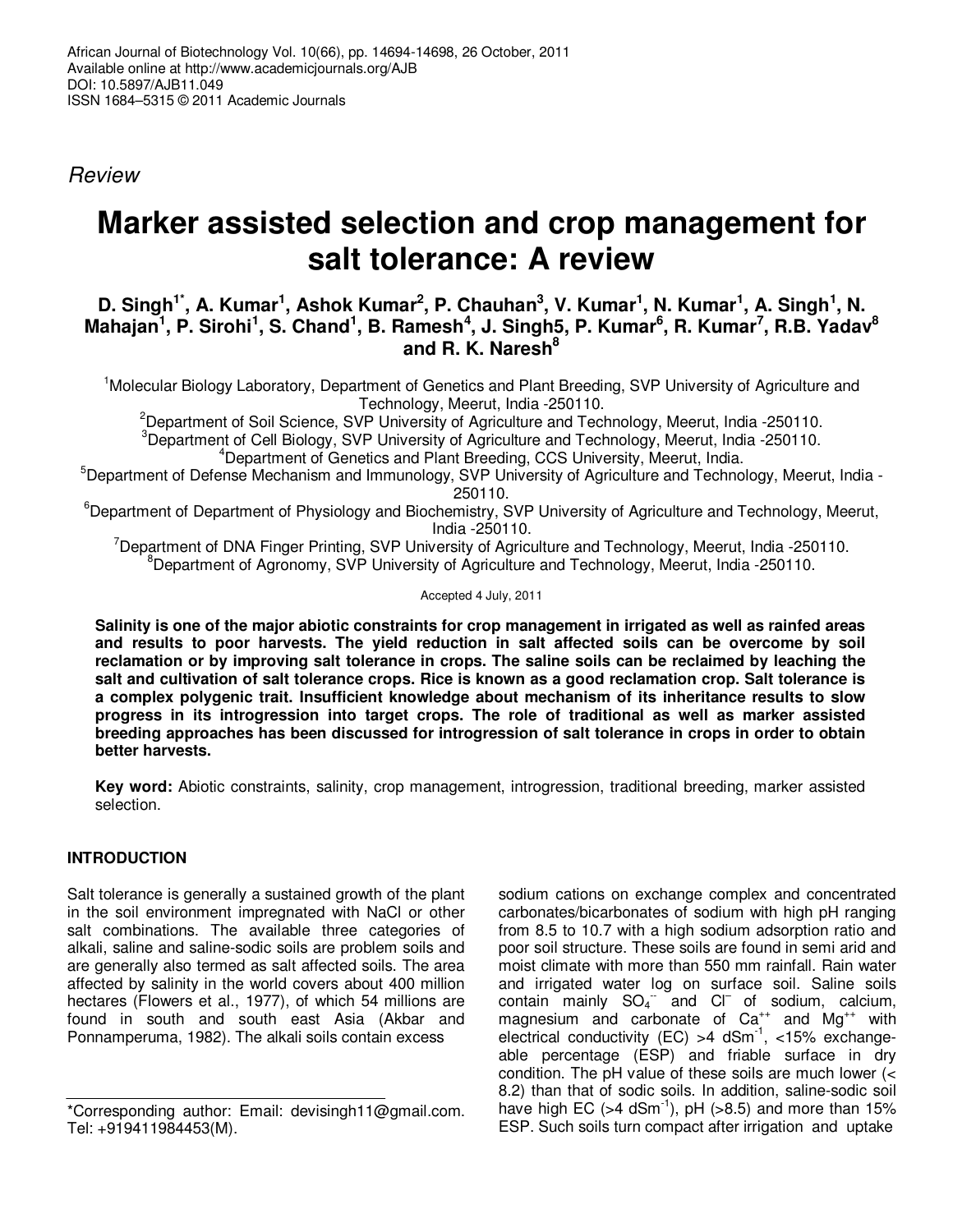of nutrient is reduced, resulting to reduced growth of plants. Accumulation of some compatible solutes like proline has been observed under salt stress conditions and has been suggested to be part of the mechanism(s) that controls salt tolerance in plants. It has been reported that over-production of proline has improved salt tolerance in rice, however, its relative importance for tolerance and precise protective function during stress require further investigations (Bohnert and Jensen, 1996).

The available reviewed data indicated that among the technical constraints, abiotic constraints (salinity, drought) are more prominent and yield limiting in most of the crops than biotic constraints (Dey and Upadhyaya, 1996; Hossain, 1995). The problems of salinity has reached serious proportions in irrigated rice production in semiarid and arid climates (Asch et al.,1997) in general, and in the Basmati rice belt (north-western regions of India and adjoining regions of Pakistan) in particular and is further increasing (Abrol and Sehgal, 1994). Even with good water management, seasonal increases in topsoil salinity can hardly be avoided (Raes et al., 1995).

Despite the fact that this large area is either barren or with very low productivity, there are only few instances where salt tolerant cultivars have been developed. These soils are generally found in arid and semiarid climate zone with rainfall less than 550 mm. Water through rain and irrigation is absorbed soon in these soils. Saline soils are usually developed under arid and semi arid climatic zones and also not uncommon in water logged soils. Other crops generally do not grow in these areas except rice, oat, barley, barseem and sugar beet. Among these, rice is one of the most suitable crops for saline soils in water logged conditions, although, it is usually considered to be moderately sensitive to salinity (Akbar et al., 1972; Maas and Hoffman, 1977; Mori and Kinositha, 1987).

## **BREEDING APPROACHES FOR CROP IMPROVEMENT**

The yield reduction in salt soils can be overcome by soil reclamation or by improving salt tolerance in target crops. Therefore, need for improvement in salt tolerance in rice is well understood (Nabors, 1990; Flowers and Yeo, 1995). Breeding for salt tolerance in crops is difficult and very slow due to complexity of this polygenic trait, insufficient knowledge about mechanism of inheritance of genes controlling the character, low genetic variance, conspicuous correlations among tolerance at different developmental, physiological stages and lack of efficient selection criteria (Akita and Cabuslay, 1988; Yeo et al., 1990). The crop's germplasm does have sources for salt tolerance trait. The traditionally conserved land races are considerably adapted to grow in saline environments. Such characteristics perhaps, have evolved during the course of evolution to fit in the stress environment for survival. For example, rice land races such as Pokka,

Nona-Bokra, Damodar, Dasal, Getu, etc are well adapted to grow in saline environments (Akbar et al., 1985).

Traditional breeding efforts made for introgression of complex traits like salinity tolerance have met with limited success and only a few salt-tolerant varieties (<40 cultivars in different crops) have been developed and released for commercial cultivation. Likewise, introgression of desirable traits into Basmati rice (aromatic rice with superfine grain/cooking qualities) is difficult by conventional breeding methods due to complex nature of Basmati rice grain quality traits and salt tolerance, and its poor combining ability with the other rice genotypes (Singh et al., 2000; Glaszmann,1987). There are so many other reasons for slow progress of development of efficient salt tolerant varieties. For example, only two salt tolerant chickpea varieties WCG-1 (Sadbhawana), WCG-3 (Vallabh Kallar Chana-1) were developed at SVP University of Agriculture and Technology, Meerut, Uttar Pradesh and Karnal chana-1 was developed at CSSRI, Karnal, Haryana, India in the last decade. In Basmati rice, only one salt tolerant variety CSR-30 was developed at CSSRI, Karnal, Haryana, India during the same period.

In the last ten years, a rapid progress has been made towards the development of molecular marker technologies and their application in linkage mapping, molecular dissection of the complex agronomical traits and marker assisted breeding (Caetano-Anollós et al., 1998; Flowers et al., 2000; Jain and Selvaraj, 1997; Staub et al., 1996). Application of molecular marker technology can greatly enhance the efficiency and accuracy of breeding process (Singh, 2009). Molecular markers have proven to be useful in both basic and applied research such as DNA fingerprinting, varietal identification, diversity analysis, phylogenetic analysis, and marker assisted breeding and map based cloning of genes in rice (McCouch et al., 2001). Different types of DNA markers including microsatellite DNA markers (simple sequence repeats, SSRs), AFLPs and ISSRs have been successfully used for genotype identification, diversity analysis and gene/QTL analysis in rice including Basmati rice (McCouch et al., 2001; Nagaraju et al., 2002). DNA markers are of great importance in plant breeding, especially for the selection of polygenic traits because they have several advantages like no G x E effect, no epistatic effect, desired homozygous plants can be easily picked up, and greater reliability to distinguish the homozygous lines from others at an early stage/ generation. Focusing on specific crop and problem, transgenic production and/or marker-assisted selection approaches may be developed and used to evolve stress-tolerant crop varieties. For important crops like rice, wheat, brassica, chickpea, etc. a map-based marker assisted *in situ* technology should be developed for precision breeding, as well as gene identification through molecular hybridization. The molecular techniques should be standardized for (i) exploitation of hybrid vigor using specific markers; (ii) search for and use of still unex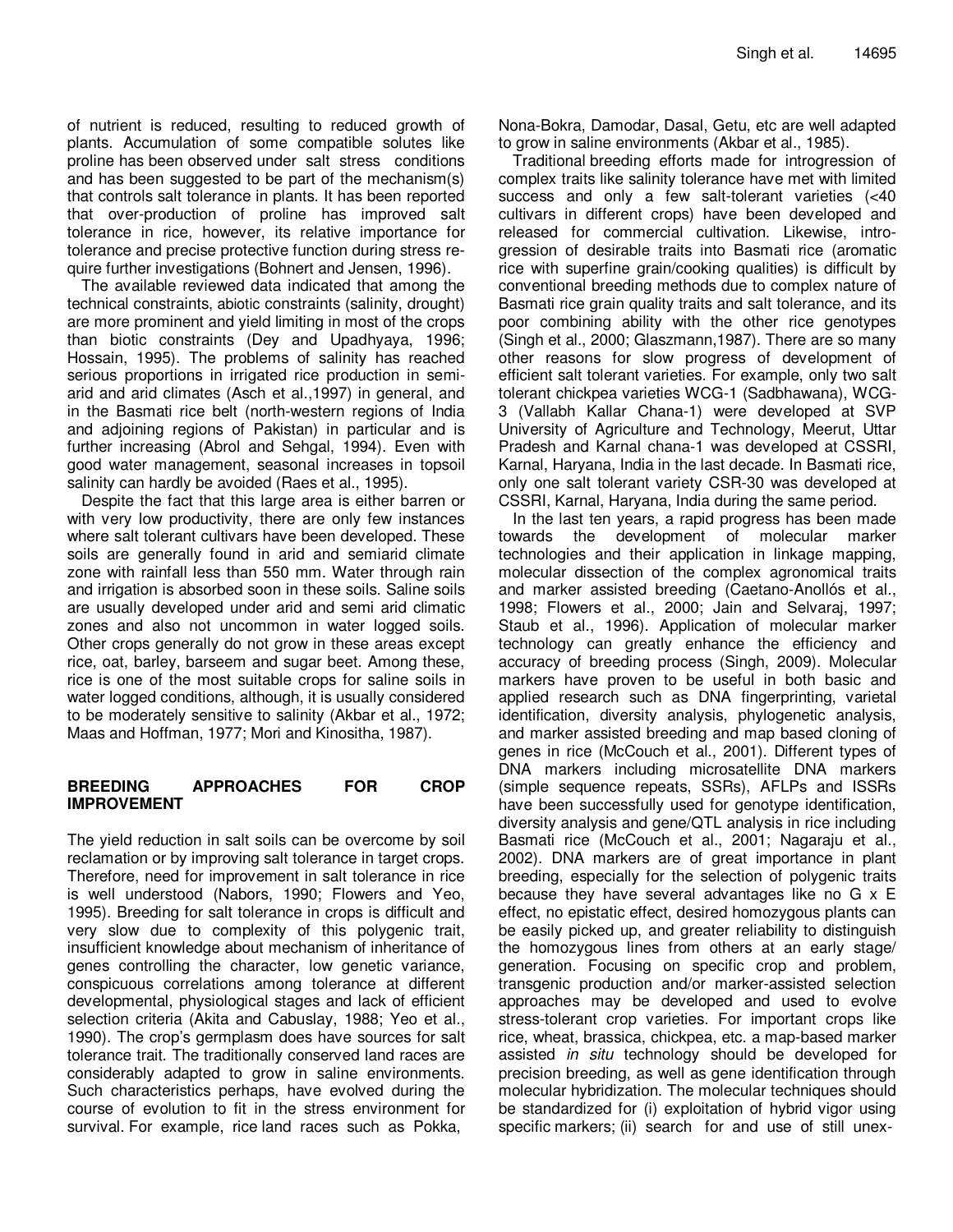ploited, trait related gene or gene blocks (QTLs); (iii) engineering of required biosynthetic pathways. Marker associated gene blocks relating to salt tolerance shall be identified using QTL techniques in landraces and progenitor species of crop plants. By development and deployment of map-based and marker-assisted technologies for precision breeding for improvement in major crops like rice and wheat for the trait, genes/QTLs have been mapped for several important agronomical traits such as tolerance against abiotic stresses including drought and salinity (Flowers et al., 2000; Forster et al., 2000; Kearsey and Farquhar, 1998; Lilley et al., 1996; Zhang et al., 1999). Among the abiotic stresses, maximum progress has been made towards the drought related traits and there have been only a few studies to map QTLs for salinity tolerance (Ali et al., 2000; Flowers et al., 2000; Koyama et al., 2001; Lang et al., 2001). Molecular markers such as RFLP (Ali et al., 2000; Zhang et al., 1995), RAPD (Foolad and Chen, 1998; Xie et al., 2000) and AFLP (Ali et al., 2000), have been used for QTL mapping for salinity tolerance in rice. Recently, a new class of PCR based markers, inter simple sequence repeat (ISSR) markers, has been widely used to determine intra- and inter-genomic diversity (Singh et al., 2008a, b, 2009), since they reveal variation within unique regions of the genome at several loci simultaneously (Blair et al.,1999; Zietkiewicz et al., 1994). ISSRs targets a subset of simple sequence repeats (SSRs) and amplifies the region between two closely spaced and oppositely oriented SSRs. Application of molecular marker technology can greatly enhance the efficiency and accuracy of breeding process. Molecular marker technologies have revolutionized the genetic analysis of crop plants and its application has been suggested for the molecular dissection of complex physiological traits such as salt tolerance (Flowers et al., 2000). In several crops, comprehensive molecular marker/linkage maps with a variety of DNA markers have been developed. Most of the maps have been developed using mapping populations, which include the recombinant inbred lines (RILs), double-haploid lines (DHLs), and backcross/ $F_2/F_3$ families (Lang et al., 2001).

Genes/QTLs have been mapped for several important agronomical traits such as yield, quality and tolerance against abiotic stresses including drought and salinity (Flowers et al., 2000; Forster et al., 2000; Kearsey and Farquhar, 1998; Lilley et al., 1996; Zhang et al., 1999). Among the abiotic stresses, maximum progress has been made towards the drought related traits and there have been only a few studies to map QTLs for salinity tolerance (Ali et al., 2000; Flowers et al., 2000; Koyama et al., 2001; Lang et al., 2001; Xie et al., 2000; Zhang et al., 1995). Molecular markers such as RFLP (Ali et al., 2000; Zhang et al., 1995), RAPD (Foolad and Chen, 1998; Xie et al., 2000) and AFLP (Ali et al., 2000), have been used for QTL mapping for salinity tolerance in rice. In all, it is required (1) to construct the fine-maps of

important QTLs like Saltol and validation of candidate genes in the QTL region; (2) based on converging positional and functional data (2) to find out the physiological bases of salinity tolerance in different crops and (3) for the development of a precision marker-aided backcrossing (MAB) system to efficiently transfer the Saltol allele into popular varieties of different crops. In addition to other applications, genetic diversity is generally applied in crop improvement for development of synthetic and composite varieties of cross pollinated crops and development of hybrid varieties in both cross pollinated and self pollinated crops for the exploitation of heterosis to get higher levels of production and enhance productivity of crops in order to ensure food security to the fast growing human population. However, there is no evidence to indicate any relationship between molecular markers based genetic diversity and heterosis. The estimation of molecular marker based genetic diversity is accounted for only by base pair sequence, representing a very small part of DNA, and thus have no direct significant bearing upon expression of agronomical traits/ component characters contributing towards the target character. On the other hand, estimation of genetic diversity is generally based on agronomical characters (Mahalanobis, 1936; Singh, 1985). Such agronomical traits compulsorily bear plus/minus effects towards target character directly or indirectly. Such agronomical traits jointly could represent most of the functional genomic DNA. Therefore, estimates of diversity based on these characters may provide genetically diverse parents which in nick combinations may result to significant exploitable heterotic effects (Singh, 2010). However, such specific combinations involving nick parents may be identified by using related molecular markers. Such nick cross combinations may well be exploited to obtain heterosis for salt tolerance. Thus, molecular marker technologies cannot be a substitute of traditional breeding techniques.

Variations in levels of alkalinity/sodicity are largely observed even in small soil patches. Such variations enhance the cost of local control and diminish the precision of the experiments required to be designed to serve the useful purposes in the present context. Therefore, designing elegant experiments required artificially developed soil plots. Maintenance of such artificial soils requires lot of resources, skill and time. Sometimes such facilities may go beyond the approach of common Indian scientist. The findings developed under such artificial conditions when transferred to field may sometimes lose their effectiveness and precision as was observed in laboratory conditions.

Participatory breeding (Singh, 2010) and shuttle breeding (Mallik et al., 2002) seems to be competent technologies to provide broader genetic base to such complex characters due to the fact that such genotypes are developed, subjecting the segregating populations to more actual environments for selection. In these technologies,  $F_3$  and more fixed selections made from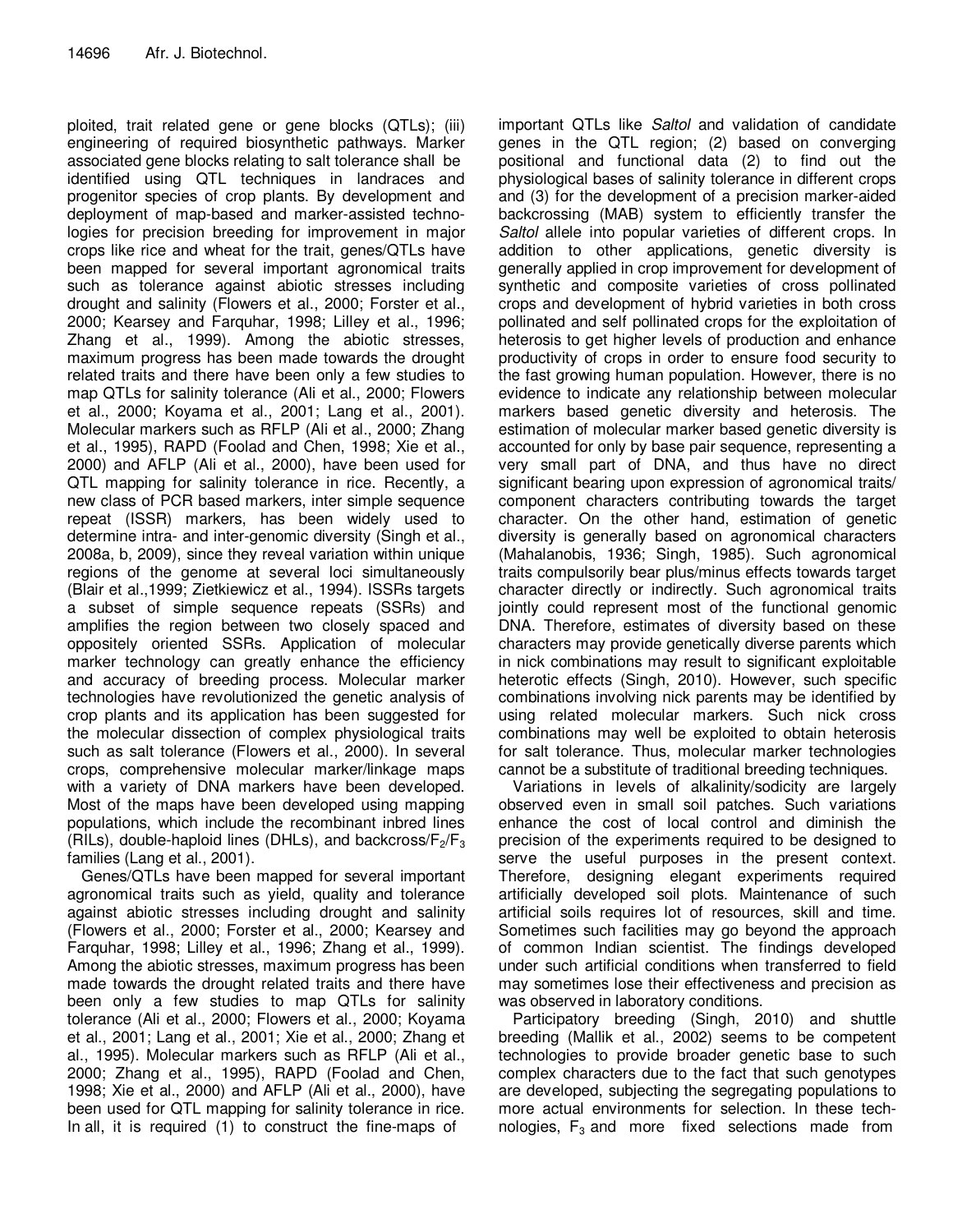segregating populations will be supplied to different selection zones. Yield is a complex character and is Heritability of yield is not significantly far from zero (Allard, 1960). Therefore, yield cannot be taken as criteria for selection of salt tolerance like characters whose expression is drastically retarded and therefore, special care is required for synthesis of selection criterion based on suitable component characters. However, traditional breeding efforts could perhaps be adequately made to exploit heterotic effects in order to improve the complex traits like salinity tolerance by involving the associated traits using the improved criteria. Nicked single cross combinations for negative heterotic effects for such associated traits, if obtained, could be of value. Such cross combinations may possibly be able to express consistent salt tolerance and be used for development of salt-tolerant varieties of a crop (Singh, 1985). The agricultural scientists may feel that traditional methods will only be opted to feed the fast growing population at least for the next two decades. Therefore, traditional technology for crop improvement requires attention for its improvement, refinement and revalidation.

In addition to breeding technology, crop management techniques under resource conservation merit special considerations. The underneath process of bio-tilling in zero-tilling in wheat and direct seeding techniques in aerobic rice cultivation, respectively prevents compactness of such problem soils after irrigation. It allows proper growth of the crops in problem soils resulting to better harvests (Singh, 2010). Participatory plant breeding also seems to have potential to make selections in the soils having saline patches at the actual sites (Singh, 2010). With one more crop management technique, the seed priming in wheat and rice promotes utilization of such soils by allowing the germination at faster rate before such soils turn compact.

## **Conclusion**

Excessive salt stress is a major problem in vast areas of the world. Salinity in coastal areas fluctuates within the year, being high during the dry season because of tidal inundation and intrusion from underground water. Salinization also results from mismanagement of water for irrigation and drainage and is currently becoming a looming problem in inland areas worldwide, steadily leading to soil deterioration and eventually forcing poor farmers off their lands. About 10 million ha of agricultural lands in the world are believed to be lost annually to salinization (Pessarakli and Szabolcs, 1999). Such problems could be overcome primarily by water and crop management including promoting cultivation salt tolerant crops. During reproductive development, salt tolerant geno-types tend to exclude salt from flag leaves and developing panicles (Yeo and Flowers, 1986; Khatun et al., 1995). Although, these traits are essentially independent, none of the known salt tolerant landraces had more than a few of them and considerable variation in their extent of expression exists among different in their extent of expression exists among different genotypes, suggesting the likelihood of identifying even better donors and alleles of useful genes. Pyramiding of contributing traits at seedling and reproductive stages is needed for developing resilient salt-tolerant cultivars. This could help to improve salinity tolerance beyond the present phenotypic range if selection is carried out independently for individual contributing traits or ultimately by tagging major QTLs and genes underlying these traits (Ismail et al., 2007).

**Note:** The paper was presented in Zonal seminar on "Physiological and molecular interventions for yield and quality improvement in crop plants" held on September 17-18, 2010 organized by Indian Society for Plant Physiology, IARI, New Delhi, India & Centre of Excellence in Agriculture Biotechnology, SVP University of Agriculture & Technology, Meerut, UP, India.

### **REFERENCES**

- Abrol IP, Sehgal J (1994). Degraded lands and their rehabilitation in India. In: Biswas TD, Narayanswamy G, Yadav JSP, Dev G, Katyal JC & Sidhu PS (Eds.), Soil Management for Sustainable Agriculture in Dryland Areas, Indian Society of Soil Sci., New Delhi. 16: 107-118.
- Akbar M, Khush GS, Hillerislambers D (1985). Genetics of salt tolerance in rice. In: Rice Genet. Proceeding of the Inter. Rice Genet. Symposium IRRI Los Baños Laguna Philippines 27-31 May 1985, pp. 399-409.
- Akbar M, Ponnamperuma FN (1982). Saline soil of South and Southeast Asia potential rice lands. In: Riche Strategies for the Future. IRRI, Los Banos, Philippines, pp.265-281.
- Akbar M, Yabuno Y, Nakao S (1972). Breeding for saline resistant varieties of rice. I. Variability for salt-tolerance among some rice varieties. Jpn. J. Breed 22: 277-284.
- Akita S, Cabuslay GS (1988). Physiological basis of differential response to salinity in rice cultivars. In: Proc. 3rd Intl. Symp. Genet. Aspects Plant Mineral Nutr. 19-24 June, 1988 Braunschweig, Germany, p. 37.
- Ali ML, Pathan MS, Zhang J, Bai G, Sarkarung S, Nguyen HT (2000). Mapping QTLs for root traits in a recombinant inbred population from two indica ecotypes in rice. Theor. Appl. Genet. 101: 756-766.
- Allard RW (1960). Breeding methods of self- pollinated crops. In:Principles of Breeding,1st Ed. (John Wiley & Sons, New York.).pp. 50-99.
- Asch F, Dingkuhn M, Dörffling K (1997). Physiological stresses of irrigated rice caused by soil salinity in the Sahel. In: Miezan KM, Wopereis MCS, Dingkuhn M, Deckers J & Randolph TF (Eds.), Irrigated Rice in the Sahel: Prospects for Sustainable Development, pp. 247–273.
- Blair MW, Panaud O, McCouch SR (1999). Inter-simple sequence repeats (ISSR) amplification for analysis of microsatellite motif frequency and fingerprinting in rice (Oryza sativa L.). Theor. Appl. Genet. 98: 780-792.
- Bohnert HJ, Jensen RG (1996). Metabolic engineering for increased salt tolerance- the next step. Aust. J. Plant Physiol. 23: 661-667.
- Caetano-Anollós G, Gresshoff PM (1998). DNA Markers: Protocols, Applications and Overviews. Wiley-VCH, New York, Weinheim, Singapore, Toronto. pp. 112-117.
- Dey MM, Upadhyaya HK (1996). Yield loss due to drought, cold and submergence in Asia. In: Evenson RE, Herdt RW & Hossain M (Eds.), Rice Res. in Asia: Progress and Priorities, pp. 291-303. CAB Inter. IRRI, Manila, Philippines.
- Flowers TJ, Yeo AR (1995). Breeding for salinity resistance in crop